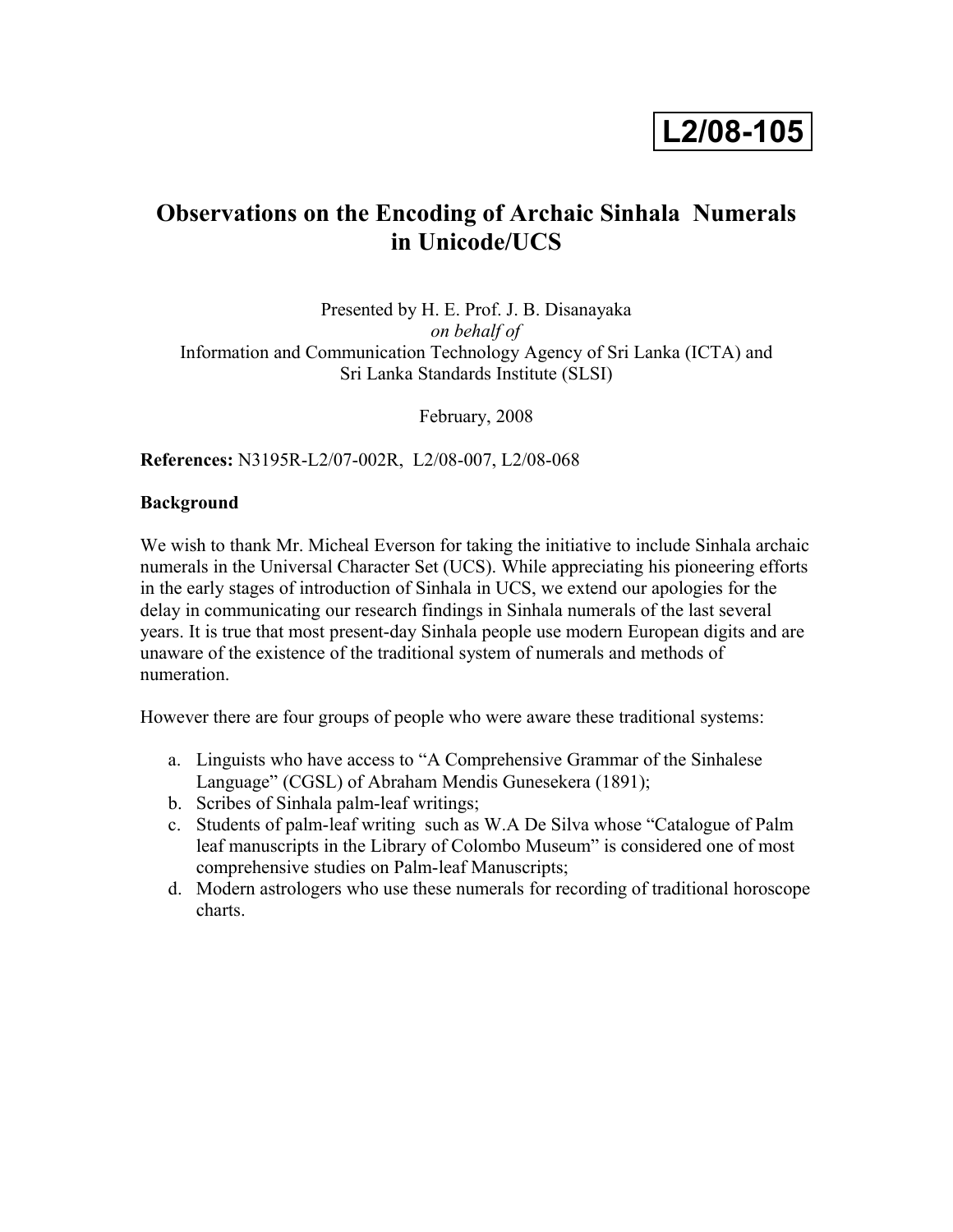# **Observations on N3195R L2/07-002R**

In his proposal, Mr. Everson introduces twenty characters in UCS from 0DE7 to 0DFF. Of the twenty characters, the first nine are simple units and the remaining eleven are conjunct or conjoined characters such the ones for as ten, twenty etc.

The main observation relates to the existence or non-existence of zero in Sinhala archaic numerals or zero place holder concept.

We have adequate evidence to prove that there was a distinctive sign for zero as well as a zero-place-holder concept. Our evidence comes from four main sources:

# **1. W. A. De Silva : "Catalogue of Palm-leaf Manuscripts in the Library of Colombo Museum"**

This catalog shows a symbol for the zero, as shown in Figure 1.



**Figure 1 - Extract from Catalogue showing symbol for zero**

This symbol resembles the stroke used in Sinhala writing to nullify or negate the built-invowel of a consonant, called 'hal lakuna' in Sinhala.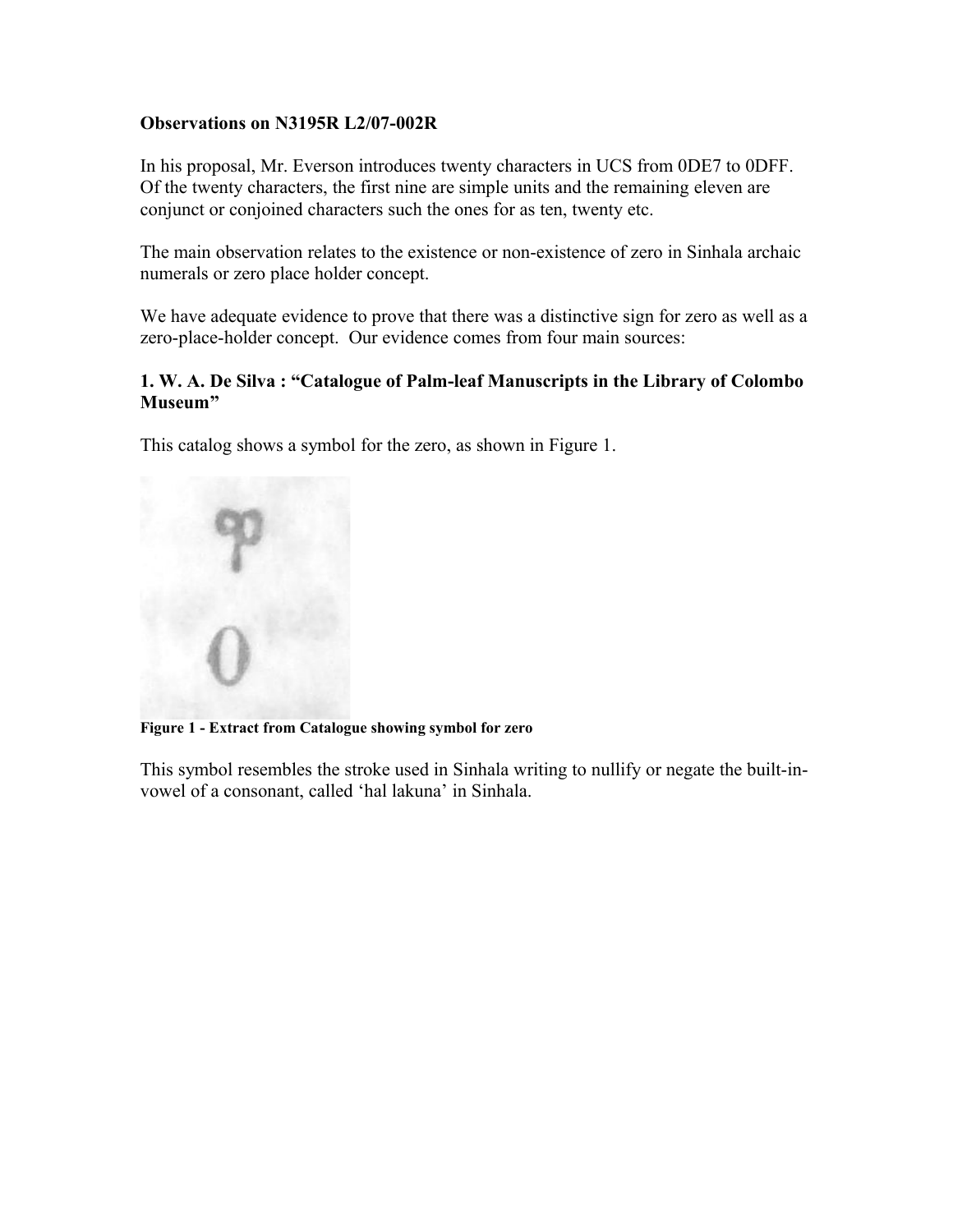## **2. Palm-leaf manuscripts in the Colombo Museum**

Several manuscripts from this collection have pages numbered using Sinhala Numerals. For example, the manuscript labelled W.A.D.S./B.10 has its first page numbered with the Sinhala digit '1' (one). Page 2, numbered with the Sinhala digit '2', is also seen.



**Figure 2 - Palm leaf manuscript labeled W.A.D.S./B.10 showing archaic number 1**

Its tenth leaf is numbered '10', which is a combination of digit 1 and zero.



**Figure 3 - Page 10 of W.A.D.S./B.10, and an enlargement of the page number on page 10**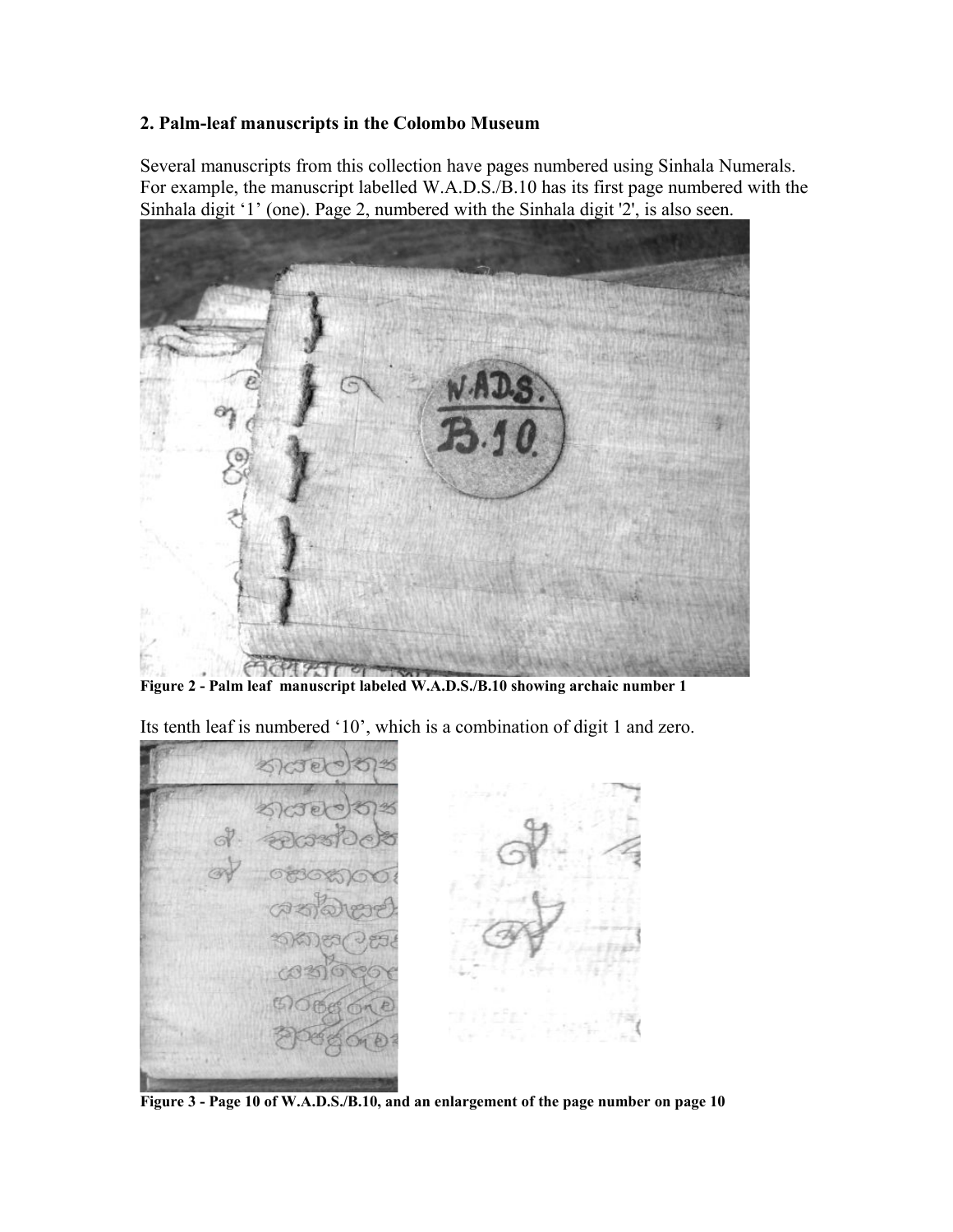# **3. Carl Faulmann :'Das Buch der Schrift ( 1880 and reprinted 1990)**

This also presents a distinctive digit for zero (Figure 4):

Ziffern:  $\mathbf{d}$  1,  $\infty$  2,  $\mathbf{d}$  3,  $\mathbf{d}$  4,  $\mathbf{d}$  5,  $\partial$  6,  $\mathbf{d}$  7,  $\mathbf{d}$  8,  $\mathbf{d}$  9,  $\mathbf{d}$  0.

#### **Figure 4 - Faulmann's ten digits**

It is clear that Faulmann's symbol is not similar to the symbol for number 10 cited by Gunasekera and Everson. On the other hand, it is somewhat similar to number 10 of W.A.De Silva's source.



**Figure 5 - Comparison of digit 10 of (a) Faulmann, (b) Everson and (c) Gunasekera** 

In representing the symbol for zero, Faulmann may have misrepresented the sign for number 'ten' by slanting.



We are confident that there will be many more instances of the use of zero digit in other archaic sources.

Not only did Sinhala have a distinctive way of writing the zero but it also had a Zero place-holder or decimal-positioning. Figure 7a represents number 11 which is a combination of digit 1 followed by another digit 1. Figure 7b represents number 13 which is a combination of digit 1 followed by digit 3.